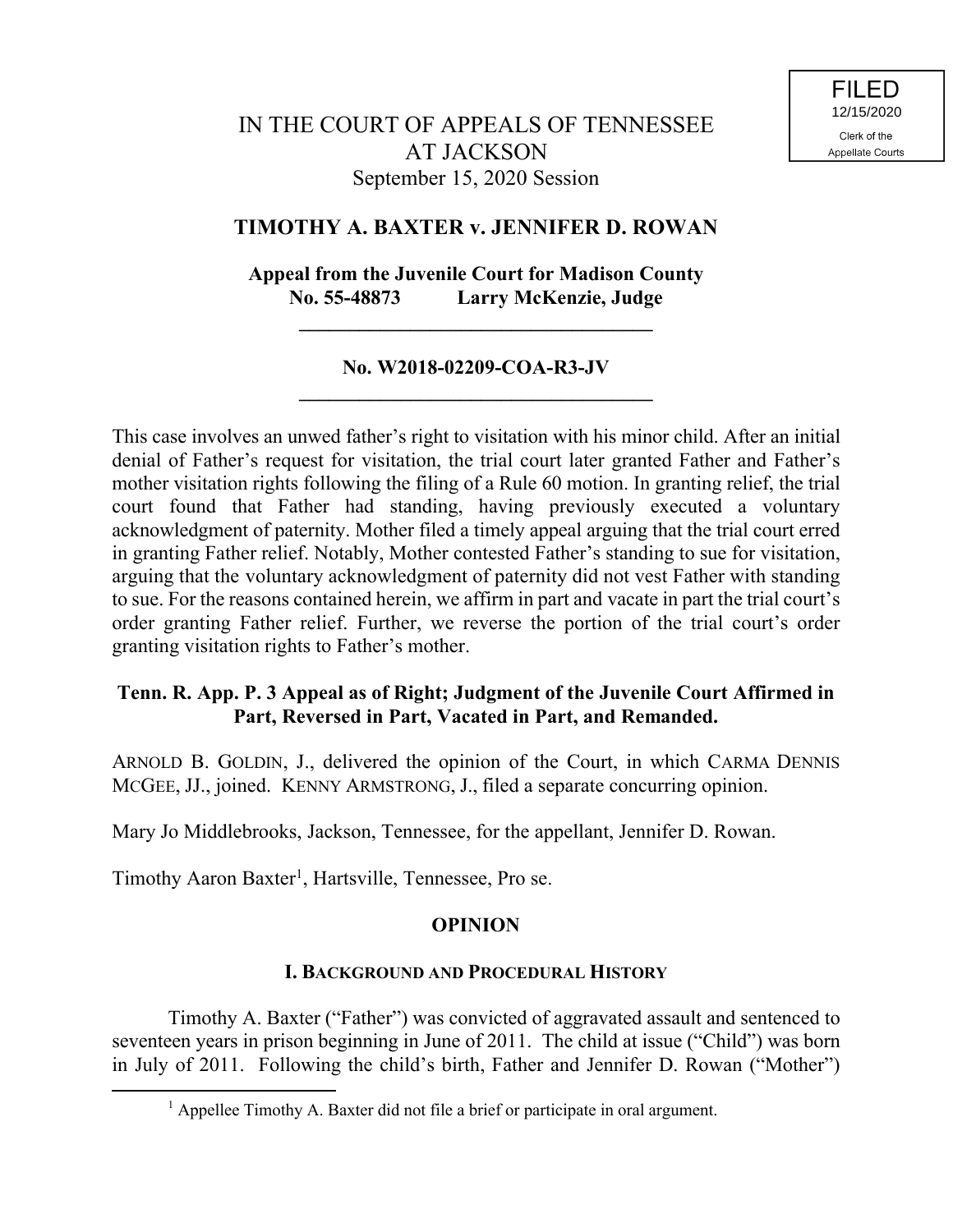signed a notarized voluntary acknowledgement of paternity (the "VAP"), which states that Father is the legal parent of Child. Soon thereafter, Mother began taking Child with her to visit Father at the prison. These visits continued until June of 2013, after which the visits ceased. In July of 2013, Mother filed a petition requesting to be named as Child's primary custodian, which was granted. Subsequently, on April 13, 2014, Father filed a Motion for Visitation Rights in the Madison County Juvenile Court. Mother filed a Motion to Dismiss, arguing that Father lacked standing to seek visitation rights with the minor child as no parentage order adjudicating him to be the father had been entered. On June 27, 2014, the trial court entered an order dismissing Father's Motion for Visitation Rights due to a lack of standing. Father subsequently filed a Rule 60.02 motion, arguing that the notarized VAP signed by both he and Mother gave him standing to sue for parental rights, regardless of whether a parentage order had been entered. By order dated July 12, 2018, the trial court granted Father relief, declaring him to be Child's father.<sup>2</sup> In November of 2018, the trial court entered a second order granting Father certain communication rights with the child, but it reserved the determination of any future visitation at the prison. The court also awarded Father's mother ("Grandmother") visitation rights such that she may facilitate future visitation with Father at the prison. Mother now appeals the trial court's order granting Father relief under Rule 60.02. For the reasons contained herein, we affirm in part and vacate in part in regards to Father, and we reverse as to Grandmother.

### **II. ISSUES PRESENTED**

Mother appeals the trial court's decision and raises the following issues:

- 1. Whether the trial court erred in granting Father's motion under Rule 60.02 of the Tennessee Rules of Civil Procedure.
- 2. Whether the trial court erred in awarding Father parenting time.
- 3. Whether the trial court erred in awarding parenting time to the paternal grandmother.
- 4. Whether this Court should award the appellant attorney's fees and costs incurred for this appeal.

#### **III. DISCUSSION**

As noted, Mother advances four separate issues for appeal. We will address each of those issues separately.

*Whether the Trial Court's Order Constitutes a Final Judgment* 

 $\overline{a}$ 

<sup>&</sup>lt;sup>2</sup> Judge Christy Little initially presided over this matter, granting Mother's motion to dismiss. Judge Little later recused herself and the Tennessee Supreme Court, in an ordered dated April 6, 2015, transferred the case to Judge Larry McKenzie.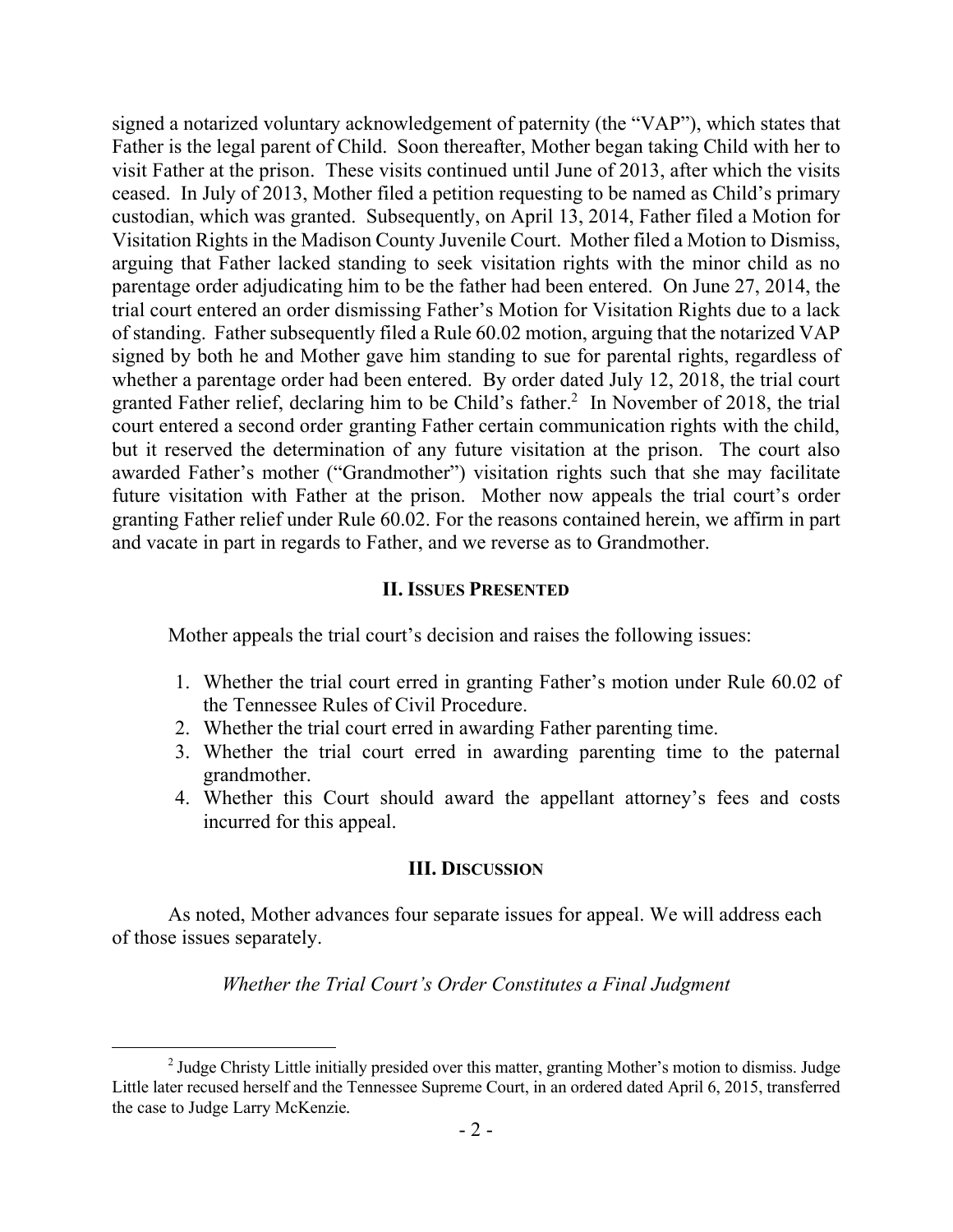Before we can address Mother's issues on appeal, we must first determine whether it is appropriate for this Court to assume jurisdiction in this case pursuant to Rule 3 of the Tennessee Rules of Appellate Procedure.

Generally, "appellate courts have jurisdiction over final judgments only." *Bayberry Assocs. v. Jones*, 783 S.W.3d 553, 559 (Tenn. 1990) (citing *Aetna Cas. & Sur. Co. v. Miller*, 491 S.W.2d 85 (Tenn. 1973)). "A final judgment is one that resolves all the issues in the case, 'leaving nothing else for the trial court to do.'" *In re Estate of Henderson*, 121 S.W.3d 643, 645 (Tenn. 2003) (quoting *State ex rel. McAllister v. Goode*, 968 S.W.2d 834, 840 (Tenn. Ct. App. 1997)). "[A]ny order that adjudicates fewer than all the claims or the rights and liabilities of fewer than all the parties is not enforceable or appealable[.]" Tenn. R. App. P. 3.

It is clear from our review of the record in this case that the order on appeal is not final. As will be explained further, the trial court's order expressly reserves issues for a future determination. Nevertheless, this is not necessarily dispositive of our ability to rule on this appeal. Rule 2 of the Tennessee Rules of Appellate Procedure provides that this Court "may suspend the requirements or provisions of any of these rules in a particular case on motion of a party or on its motion and may order proceedings in accordance with its discretion[.]"<sup>3</sup> Tenn. R. App. P. 2. This Court previously exercised its authority to suspend the finality requirement set forth in Rule 3(a) in *Ruff v. Raleigh Assembly of God Church, Inc.*, No. W2001-02578-COA-R3-CV, 2003 WL 21729442 (Tenn. Ct. App. July 14, 2003), *perm. app. denied* (Tenn. Jan. 5, 2004). There, this Court explained,

[i]n order to suspend the requirements of Rule  $3(a)$ , this Court must affirmatively show that the rule is suspended and must give a "good reason" for the suspension. *See Bayberry Assocs.*, 783 S.W.2d at 559; *see also* Tenn. R. App. P. 2. The stated purpose behind Rule 2 is to empower the courts to "relieve litigants of the consequences of noncompliance with the rules in those circumstances in which it is appropriate to do so." Tenn. R. App. P. 2 (advisory commission comment).

*Id*. at \*5.

However, this ability to suspend the rules should be used sparingly and "only in the most extenuating circumstances, where justice so demands."<sup>4</sup> *See Williams v. Tenn.* 

<sup>&</sup>lt;sup>3</sup> While Rule 2 does permit this Court to suspend the requirements or provisions of appellate rules, it does not permit any suspension of certain requirements set forth in Rules 4, 9(c), 11, or 12 of the Tennessee Rules of Appellate Procedure. Tenn. R. App. P. 2.

 $4$  Although this Court has the ability to suspend the rules, such suspension will not be done as a "mere convenience or to work an end-run around Rule 54.02 of the Tennessee Rules of Civil Procedure, or Rules 9 and 10 of the Tennessee Rules of Appellate Procedure." *Williams v. Tenn. Farmers Reassurance Co.*, No. M2010-01689-COA-R3-CV, 2011 WL 1842893, at \*6 (Tenn. Ct. App. May 12, 2011).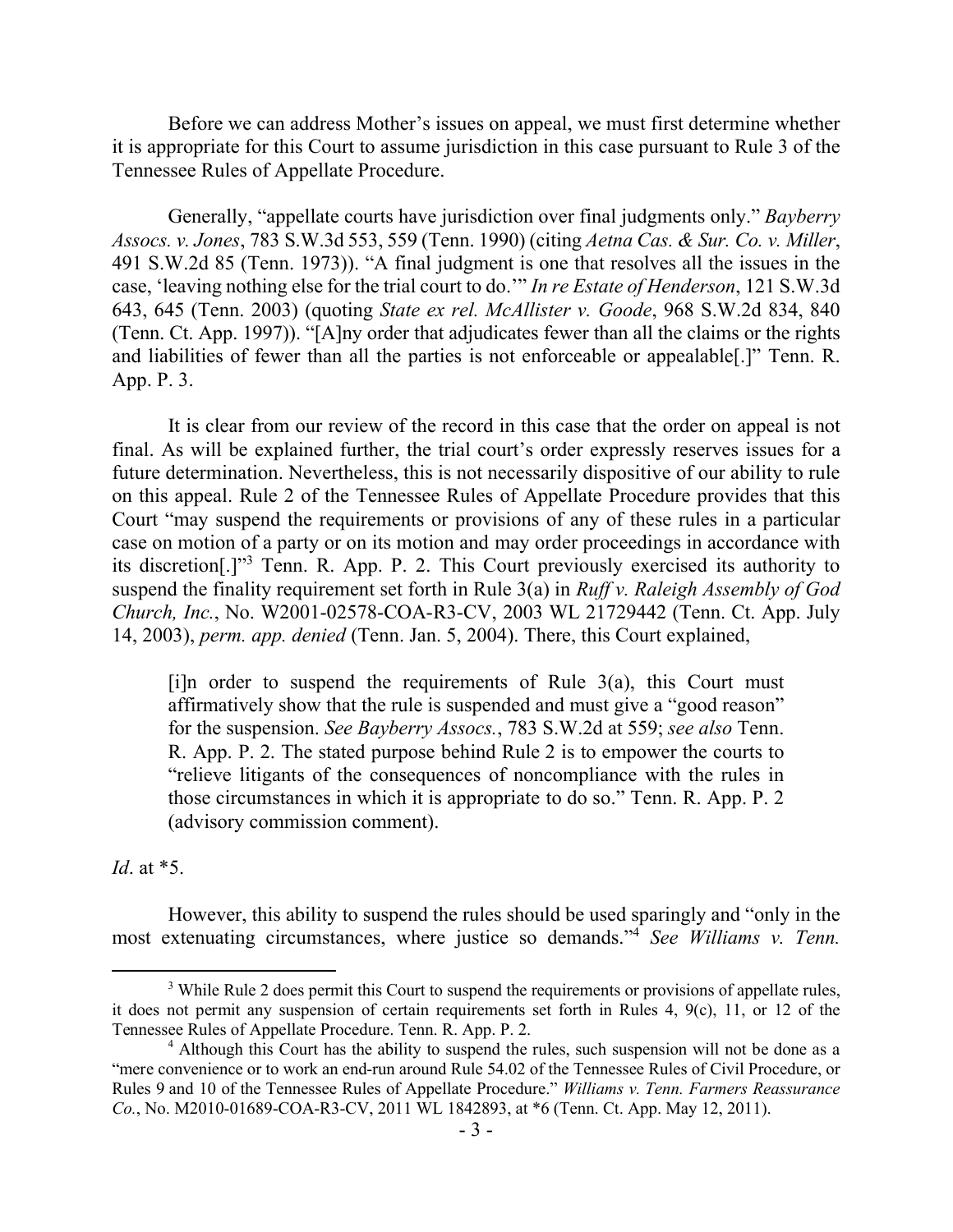*Farmers Reassurance Co.*, No. M2010-01689-COA-R3-CV, 2011 WL 1842893, at \*6 (Tenn. Ct. App. May 12, 2011). In *Ruff*, this Court found such suspension appropriate by noting that the underlying matter constituted a third appeal "in a case with a tortured history" and that the parties had been "entangled in this case for over ten years and are entitled to some form of closure." *Ruff*, 2003 WL 21729442, at \*5. Similarly, in *In re Estate of Martha B. Shubert*, this Court again found it appropriate to suspend the finality requirement, citing the lengthy litigation and the likelihood of a future appeal as reasons why the rule should be suspended. *See In re Estate of Martha B. Schubert*, No. E2019- 02069-COA-R3-CV, 2020 WL 5614988, at \*5 (Tenn. Ct. App. Sept. 18, 2020).

While this appeal does not stem from a final order as required under Rule 3, as the trial court, "expressly reserve[d] the issue of visitation at the prison" for a future determination, we conclude there exists good cause as to why Rule 3's finality requirement should be suspended in this particular case. The parties have been in litigation since April of 2014 and are entitled to some relief in the matter. Based upon a review of the record, it is apparent that, if a decision is not rendered due to a lack of finality, this same appeal will almost certainly be presented to this Court in the future once the trial court renders a decision regarding the exact parameters of the Child's potential visitation with Appellee. It is evident that this litigation has been contentious and that remanding this case would only contribute to further delay. Moreover, because the underlying case concerns potential visitation with a minor child, we conclude that it warrants some urgency in rendering a decision without additional delay. Therefore, we find good cause to suspend the requirements of Rule 3 and exercise jurisdiction over this appeal. However, we caution litigants that, while we are suspending the requirements set forth in the Tennessee Rules of Appellate Procedure here, under the particular facts of this case, we cannot say we will choose to do so in the future.

#### *Whether Father Has Standing*

At issue is whether the trial court erred in granting Father's Rule 60.02 motion and in particular whether or not Father had standing to even pursue visitation. Specifically, Mother asserts that Father has no standing to sue for parental rights as there has been no order establishing parentage entered in this case. Respectfully, we disagree with Mother's assertion that a voluntary acknowledgment of paternity does not confer standing on Father to sue for visitation with Child.

Tennessee Code Annotated section 24-7-113 provides for a simplified procedure in which unmarried fathers may legally establish their paternity over a child without "further order of the court." Tenn. Code Ann. § 24-7-113(a). This is otherwise known as a voluntary acknowledgment of paternity or VAP. Notably, the statute maintains that this VAP, "unless rescinded . . . shall be conclusive of that father's paternity without further order of the court." *Id*. There is a sixty-day period provided for in the statute in which the VAP may be rescinded. Tenn. Code Ann. § 24-7-113 (c)(1). However, if the VAP is not rescinded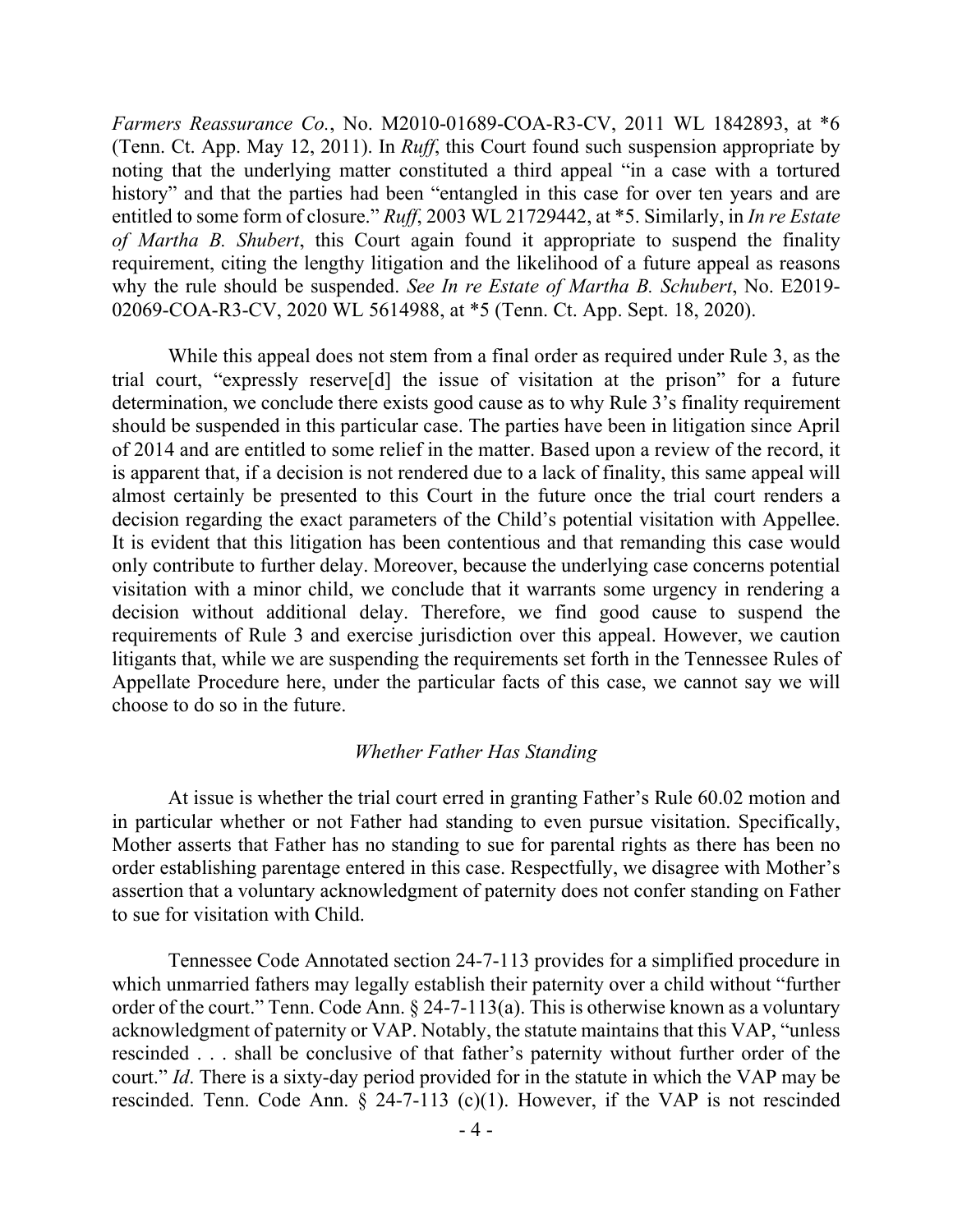pursuant to subsection (c), "[it], may only be challenged on the basis of fraud, whether extrinsic or intrinsic, duress, or material mistake of fact" within five years of the VAP's execution. Tenn. Code Ann.  $\S\S 27$ -7-113 (e)(1), (2).<sup>5</sup> Based on our review of the record, the VAP in this case was filed in 2011. There is no evidence nor assertions set forth by Mother indicating that the VAP has been rescinded, nor does she appear to challenge its validity.<sup>6</sup> Therefore, "[t]he acknowledgment, unless rescinded pursuant to subsection (c), shall be conclusive of that father's paternity without further order of the court." Tenn. Code Ann. § 24-7-113(a).

Mother largely relies on this Court's language in *Milton v. Harness*, No. E2017- 00092-COA-R10-CV, 2017 WL 837704 (Tenn. Ct. App. Mar. 3, 2017), to support her contention that the VAP does not vest Father with standing and that instead the trial court must enter an order of parentage before he may sue for custody and visitation rights. Mother predicates her argument by specifically citing language used by the *Milton* court, which explained,

[a] biological father who has signed an 'acknowledgment of paternity' is declared the legal father with the obligation to pay support and the right to be given notice in the event of litigation or attempted termination of parental rights/adoption. The acknowledgment **does not** vest any custody rights or visitation rights upon the legal father.

*Id*. at \*5 (quoting *In re Hailey S.*, No M2016-00387-COA-R3-JV, 2016 WL 7048840, at \*9 (Tenn. Ct. App. Dec. 5, 2016)<sup>7</sup> ) (emphasis added). While we agree with *Milton*'s

 $\overline{a}$ 

<sup>7</sup> We find it pertinent to note that *In re Hailey S.* was designated as "Not For Citation" by the Tennessee Supreme Court under Tennessee Supreme Court Rule 4, § E which states in pertinent part, "[i]f an application for permission to appeal is hereafter denied by this Court with a "Not for Citation" designation, the opinion of the intermediate appellate court has no precedential value." Tenn. Sup. Ct. R.

<sup>&</sup>lt;sup>5</sup> As noted, pursuant to section 24-7-113(e)(1) and (2), a voluntary acknowledgment that is not rescinded pursuant to subsection (c) may only be challenged on "the basis of fraud, whether extrinsic or intrinsic, duress, or material mistake of fact." Tenn. Code Ann. § 24-7-113(e)(2). However, subsection (e)(2) provides that a challenge to a VAP "shall not be barred by the five-year statute of limitations where fraud in the procurement of the acknowledgment by the mother of the child is alleged and where the requested relief will not affect the interests of the child, the state, or any Title IV-D agency." *Id*.

 $6$  Apart from this VAP, we observe that Mother, according to the trial court's order dated July 20, 2018, admitted Father's paternity in open court. Although we do not have a transcript of the proceedings on which the July 20, 2018 order was based, nor do we have a statement of the evidence, it is well-settled in Tennessee that absent a transcript of the proceedings or statement of the evidence "it is 'conclusively presumed' on appeal that the findings of fact made by the trial court are supported by the evidence heard in that court and must be accepted as true by the appellate court." *J.C. Bradford & Co. v. Martin Const. Co.*, 576 S.W.2d 586, 587 (Tenn. 1979) (internal citation omitted). Pursuant to Rule 24 of the Tennessee Rules of Appellate Procedure, it is incumbent upon the appellant to provide "a transcript of such part of the evidence or proceedings as is necessary to convey a fair, accurate and complete account of what transpired with respect to those issues that are the bases of appeal." Tenn. R. App. P. 24(b). Furthermore, in Mother's brief, she refers to Father as the "biological father."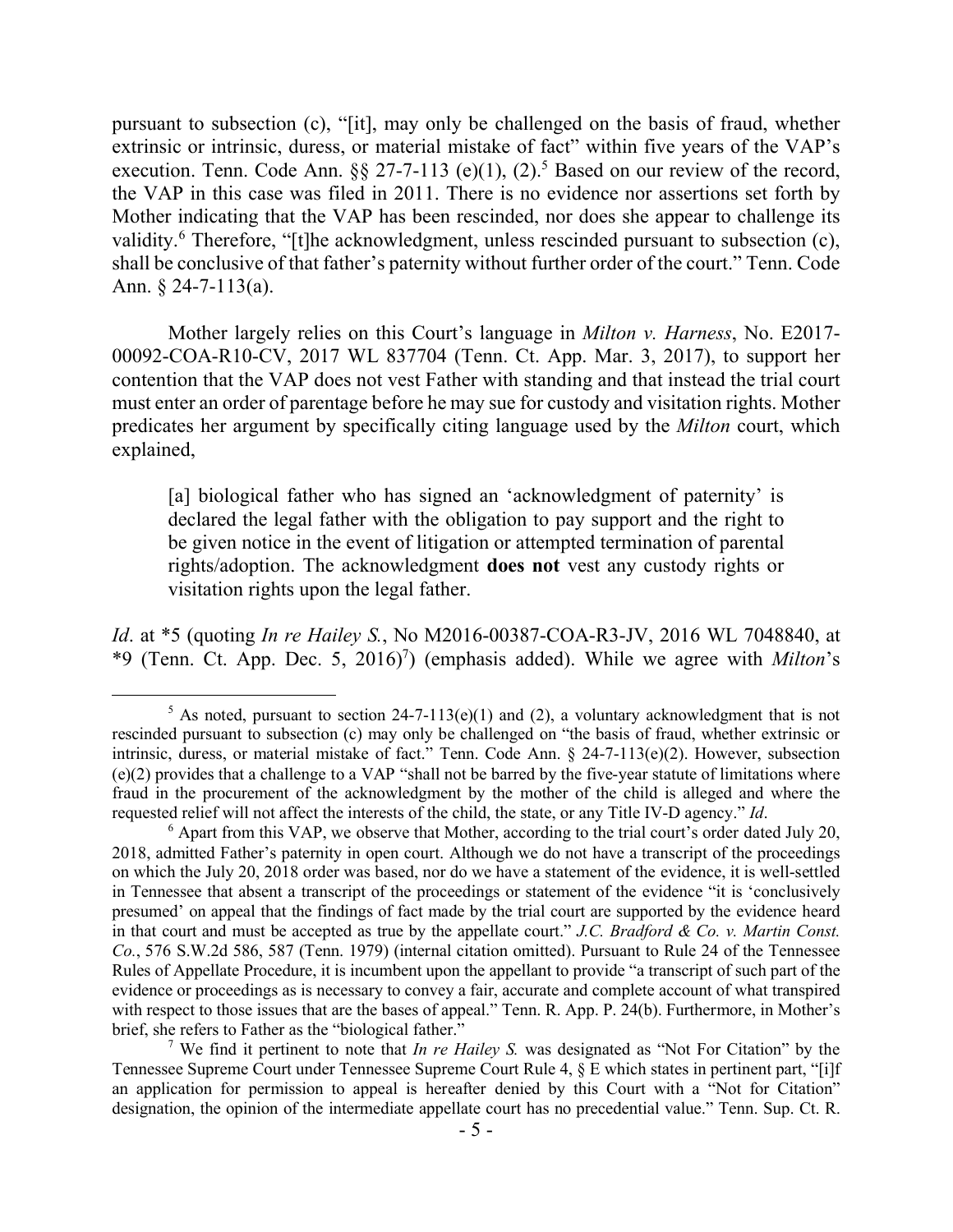statement that a VAP does not vest any custody rights or visitation rights upon the legal father,<sup>8</sup> we cannot agree that the execution of the VAP does not vest Father with standing to sue for custody and visitation rights.

In her brief, Mother specifically relies on *Milton* for the proposition that "the Tennessee Court of Appeals has repeatedly stated that the execution of an acknowledgment of paternity alone does not grant father *any* legal rights, and that a parentage order is necessary to create a legal parent-child relationship." (emphasis added). However, this statement does not align with current Tennessee law and is even belied by certain statements within *Milton*. In fact, *Milton* itself explicitly states that section 24-7-113 provides for "the right" to be given notice in the event of litigation or termination of a father's parental rights or potential adoption. *Id*.; Tenn. Code Ann. § 24-7-113. Therefore, it is inaccurate to say that a VAP does not vest a father with *any* rights, when it clearly does the opposite. Furthermore, the *Milton* court's statement that, "[u]ntil such time as the Trial Court enters an order establishing Father to be Child's legal father, there exists no legal parent-child relationship between Father and Child[,]" is erroneous. *Id*. (citing Tenn. Op. Att'y Gen. No. 90-68 (June 13, 1990)). This Court has previously held that a properly executed VAP establishes a "legal relationship" between the father and the child. *State ex rel. Dancy v. King*, No. W2010-00934-COA-R3-JV, 2011 WL 123559, at \*3 (Tenn. Ct. App. Apr. 5, 2011) (citing *In re Adoption of W.J.P.*, No. E2007-01043-COA-R3-PT, 2008 WL 246015, at \*7 (Tenn. Ct. App. Jan. 30, 2008)); *see also In re A.N.F.*, No. W2007- 02122-COA-R3-PT, 2008 WL 4334712, at \*13 (Tenn. Ct. App. Sept. 24, 2008) (noting that the execution of a VAP creates a legal relationship between a father and child). The foregoing statement from *Milton*, which disclaims the existence of a legal relationship between a father and child absent the entry of an order of parentage, appears to have been made in reliance on an official opinion from the office of the Tennessee Attorney General. *See Milton*, 2017 WL 837704, at \*5; Tenn. Op. Att'y Gen. No. 90-68 (June 13, 1990). However, it bears noting that this Attorney General's opinion was issued in 1990, well before the codification of what is now Tennessee Code Annotated section 24-7-113. Therefore, the opinion's declaration that "Tennessee law does not recognize the legal relationship of parent and child between a putative father and a child born out of wedlock until the entry of a *court order* of paternity, adoption, or legitimation" is not an accurate presentment of current Tennessee law. *See* Tenn. Op. Att'y Gen. No. 90-68 (June 13, 1990) (emphasis added); Tenn. Code Ann. § 24-7-113(a) ("A voluntary acknowledgment of paternity . . . shall constitute a **legal** finding of paternity . . .") (emphasis added).

Thus, although we agree with the *Milton* court's statement that a VAP alone "does not vest custody rights or visitation rights upon the legal father[,]" *Milton*, 2017 WL

<sup>4, §</sup> E.

<sup>&</sup>lt;sup>8</sup> "Absent an order of custody to the contrary, custody of a child born out of wedlock is with the mother." *See* Tenn. Code Ann. § 36-2-303 (providing the default rules for child custody involving unwed parents).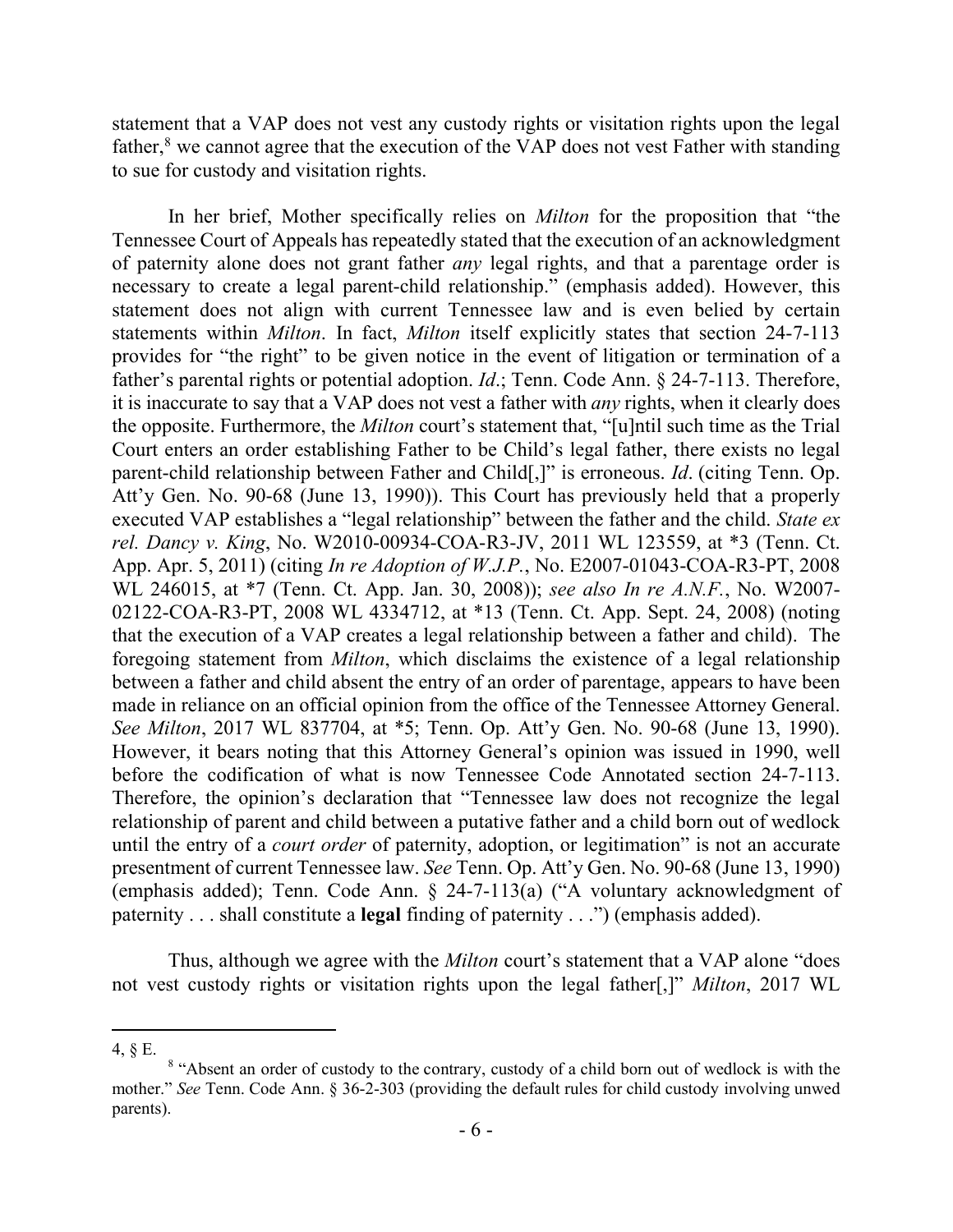837704, at \*7, we do not agree with Mother that a VAP under Tennessee Code Annotated section 24-7-113 would not afford a legal father with the standing to *sue* for those rights.<sup>9</sup>

Mother also appears to rely somewhat on Chapter 36 of the Tennessee Code, arguing that "[t]here is nothing in the statute which establishes the procedure by which parentage is ordered which substitutes a Voluntary Acknowledgment of Paternity for an Order of Parentage." Respectfully, we disagree with Mother's interpretation of the applicable Tennessee statutes to the extent that she maintains that an order of parentage is the only mechanism by which a father may establish parentage and acquire standing to sue for custody or visitation. Tennessee Code Annotated section 36-2-301 serves as a statement of purpose regarding the subsequent statutes regarding paternity and legitimation in the Tennessee Code. It expressly states that "[t]his chapter provides a single cause of action to establish parentage of children other than by adoption . . . *or by acknowledgment of parentage* . . ." Tenn. Code Ann. § 36-2-301. Furthermore, Tennessee Code Annotated section 36-2-305(b)(1) states that "[a]bsent an agreement or an *acknowledgement of parentage* as prescribed by § 68-3-203(g), § 68-3-302, or § 68-3-305(b), a complaint to establish parentage may be filed." Tenn. Code Ann. § 36-2-305(b)(1). These referenced provisions from Title 68 are the very provisions pursuant to which a VAP under Tennessee Code Annotated section 24-7-113 is completed. *See* Tenn. Code Ann. 24-7-113(a) ("A voluntary acknowledgment of paternity which is completed under  $\S$  68-3-203(g),  $\S$  68-3-302, or § 68-3-305(b) or under similar provisions of another state or government shall constitute a legal finding of paternity on the individual named as the father of the child in the acknowledgment[.]").

Based on our plain reading of the applicable statutes, it appears that the Code provides for multiple ways in which parentage may be established rather than the sole option of filing suit to specifically establish same. As indicated above, the statement of purpose in section 36-2-301 itself notes that parentage may be established by ways other than a cause of action to establish parentage of children by its inclusion of "other" along with express mentions of both adoption and acknowledgment of parentage. This language alone indicates that an order establishing parentage is not the sole manner in which a father may obtain standing to sue for custody and visitation rights.

Furthermore, Mother argues that the main purpose of this VAP concerns an acknowledgment of an obligation to pay child support. However, the notion that Tennessee

 $\overline{a}$ 

 $9 \text{ In further support of this, consistent with section 24-7-113, under which a VAP establishes a legal.}$ relationship, we also note that the very VAP signed by Mother and Father in the present case stated that, as the legal father, Father will have "[t]he right to petition the court for visitation and custody." Additionally, the Acknowledgment also noted to Mother that, by signing, "[t]he child's father will have the right to ask the court for visitation or custody of the child." Additionally, this Court recently alluded to the significance of the language included on the VAP. *See State of Tennessee ex rel. Kimberly C. v. Gordon S.*, No. M2019- 01499-COA-R3-JV, 2020 WL 7029358, at \*2 (Tenn. Ct. App. Nov. 30, 2020) (quoting the VAP's language as providing notice to father as to his responsibilities regarding the child).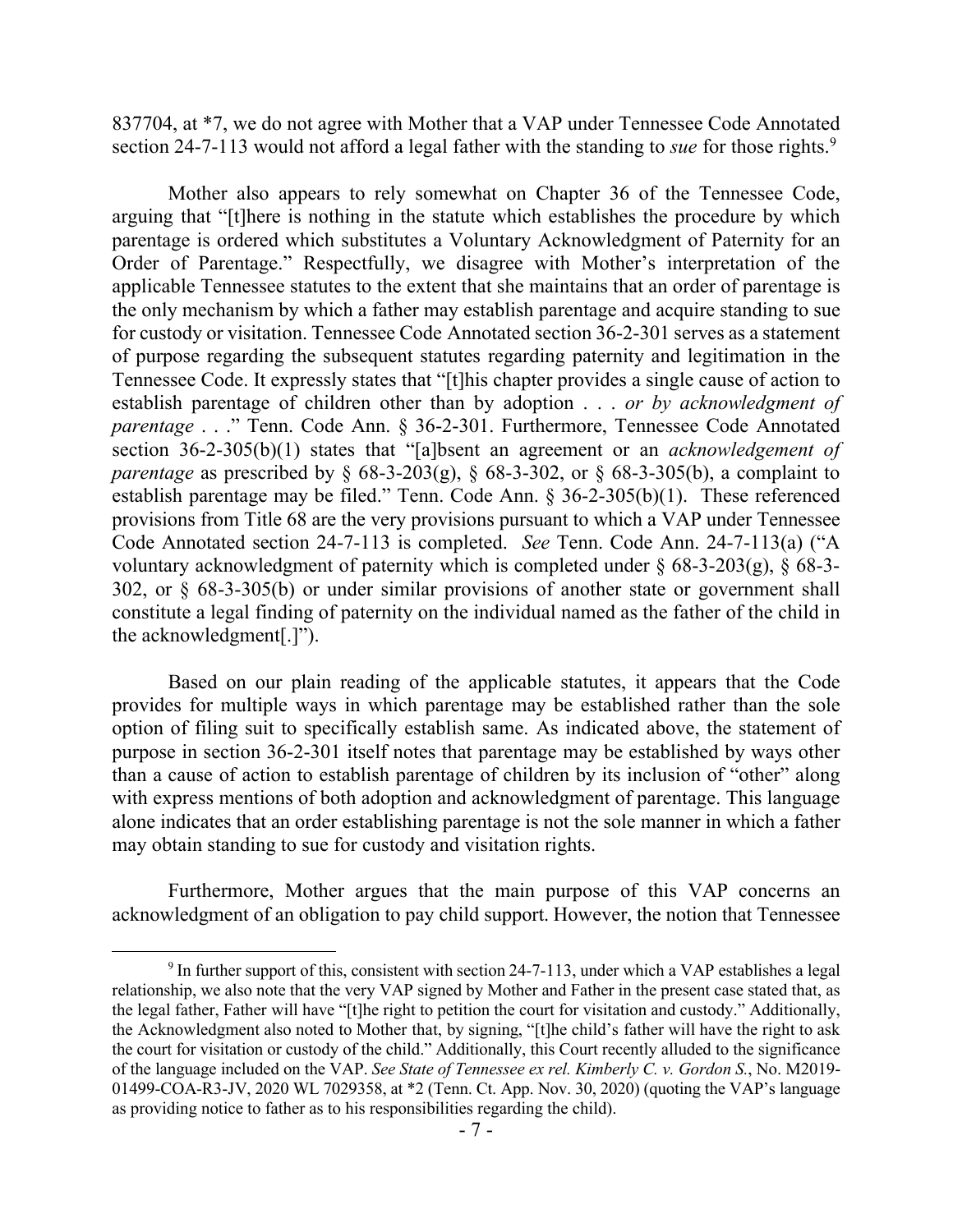Code Annotated section 24-7-113's alleged *main* purpose is to simplify the child support process does not effectively remove the potential for other purposes. In fact, Tennessee Code Annotated section 24-7-113(a) states that this VAP "shall constitute a legal finding of paternity on the individual named as the father of the child in the acknowledgment. The acknowledgment, unless rescinded pursuant to subsection (c), shall be conclusive of that father's paternity **without further order of the court**." (emphasis added). The provision noting the VAP's purpose for support proceedings is mentioned only in subsection (b)(1) of the statute and nowhere in the statute does it declare that this is the statute's sole purpose.<sup>10</sup>

Based upon our careful reading of the applicable Tennessee statutes, we conclude that, while the VAP signed by both Mother and Father in the underlying cause of action does not confer visitation rights upon Father by mere dint of its execution, it does vest Father with standing to sue for those rights. Therefore, we affirm the trial court's finding that Father has standing.

#### *Whether the Trial Court Erred in Awarding Any Parenting Time to Father*

Although we find that Father has standing to sue for custody and visitation rights by way of executing the VAP, we vacate the trial court's award of communication rights to Father and remand for further proceedings.

In its order, the trial court found that Mother's decision to unilaterally discontinue Child's relationship with Father was not in the best interest of Child. From that determination, the trial court held that "Father shall have the right to write and talk to his daughter. Mother shall not interfere with these communications." However, based upon our review of the record, we cannot determine how the trial court intended to effectuate these awarded rights since its order provided no further guidance to the parties or this court. This is of particular concern and significantly complicates matters as Father is currently incarcerated and the relationship between the parties is contentious at best. Consequently, we vacate the trial court's award of parenting time, to the extent of letters and phone calls, and remand for further proceedings to set parameters for these communications. Furthermore, the actual visitation between Father and Child was expressly reserved by the trial court, which indicated that it would only award such visitation if it was satisfied that such visitation was in Child's best interest. Therefore, any issues about actual visitation are not presently before us.

<sup>&</sup>lt;sup>10</sup> Specifically, Tennessee Code Annotated section  $24-7-113(b)(1)$  states that "[a] voluntary acknowledgment of paternity . . . shall be a basis for establishing a support order without requiring any further proceedings to establish paternity."